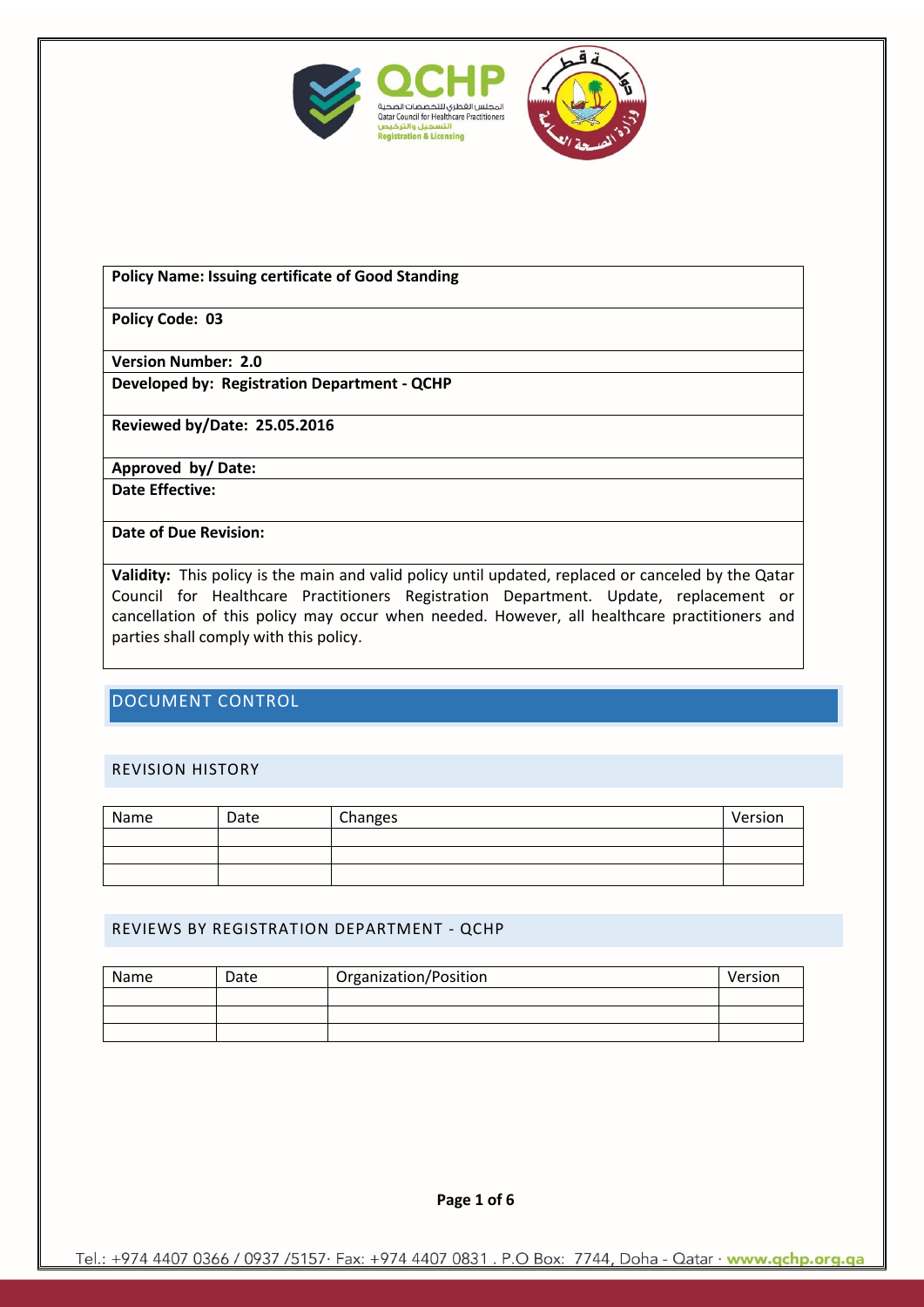

# re ot @

## **1. Introduction**

The Qatar Council for Healthcare Practitioners strives to provide high standards to maintain accuracy and ultimate satisfaction from the services provided for healthcare practitioners in the State of Qatar. In the Registration Department's pursuit to unify and sustain the level of quality in the healthcare system, and based on Emiri decree no. (7/2013) and (13/2016) amending some items in the Emiri decree no. (7/2013) to establish the Qatar Council for Healthcare Practitioners. This policy has been prepared to guide all registration team, healthcare facilities and registered practitioners in the State of Qatar regarding various documents **that** can be issued for registration and good standing status purposes as well as providing information about the registration and licensing status of the practitioners.

## **2. Policy Statement**

Registration Department is issuing different types of Certificates listed below:

- Standard Certificate of Good Standing (CoGS)
- Letter of Standing LoS
- To Whom it may Concern
- Registration Certificate
- Forms of Verification

# **3. Definitions**

# **3.1. A Certificate of Good Standing (CoGS):**

It is a document used by one registration authority to indicate to another that a healthcare practitioner is legally registered and permitted to practice without any restriction and has attained a good standing.

CoGS is a vital document when healthcare practitioner wish to work in a new jurisdiction in which they are not already registered.

The intention of this document is to illustrate that there is no legal impediment to registration / licensing in the State of Qatar, and that a healthcare practitioner can reasonably be regarded as safe to practice, within the context of the licensing law in the country of the regulatory body issuing the CoGS.

# **3.2. A Letter of Standing (LoS):**

It is a document issued by a registration body in instances where it is not possible to issue CoGS because there is an investigation or proceeding, at present in progress or contemplated in relation to the fitness to practice (including health, competence and conduct) of the healthcare practitioner, or their in practice is restricted some way.

# **3.3. A To Whom It May Concern Letter:**

It is a document that indicates the status of the healthcare practitioner with minimum details, which is issued by the QCHP Registration Department upon the request of a practitioner for different purposes and it can be issued in Arabic as well in English languages, and it can be issued in such cases (PL, not licensed practitioner, other issues like for the embassy etc.)

# **3.4. A Registration Certificate:**

It is a document that includes all the data about the practitioner except his standing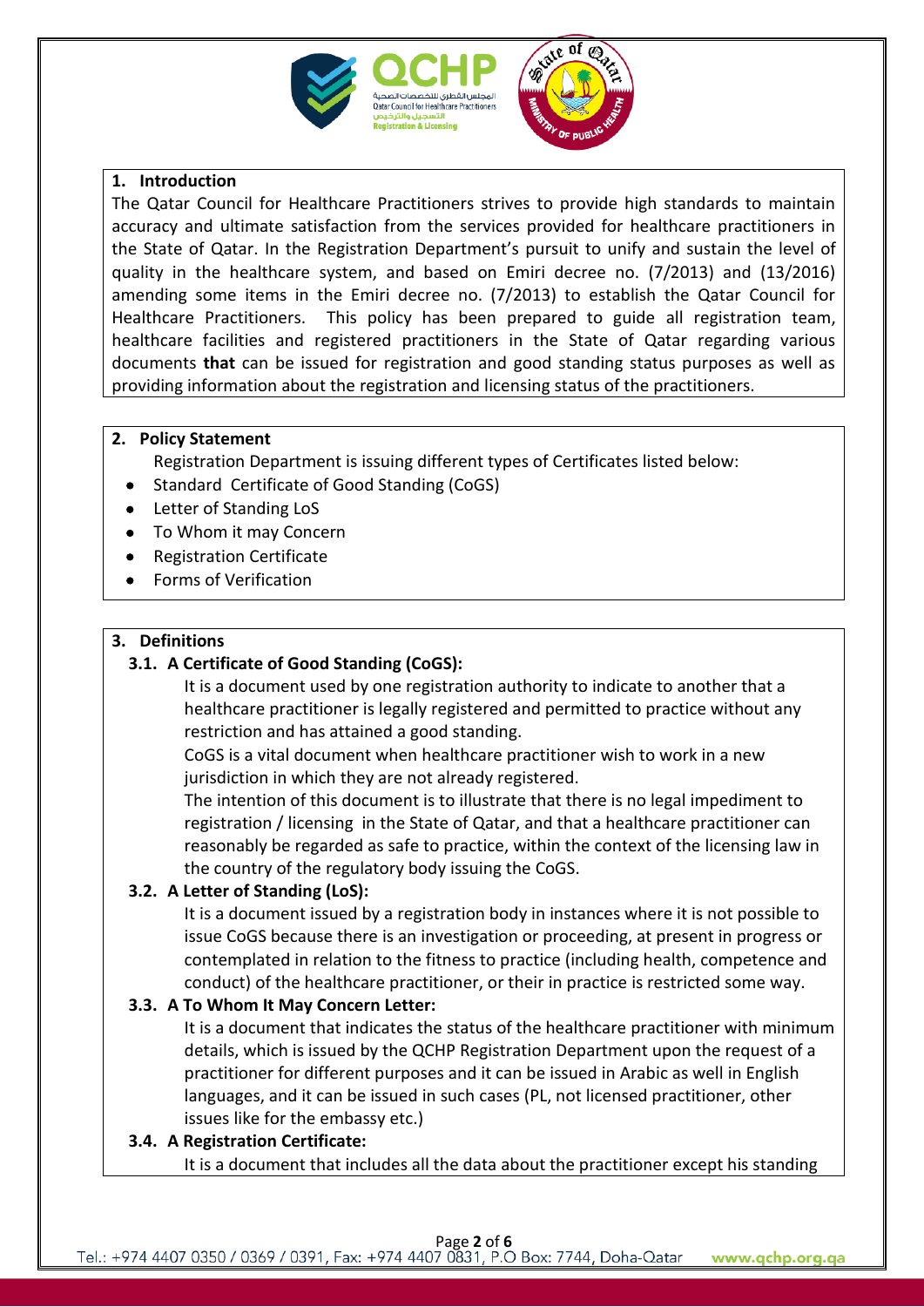



status. It indicates the licensing status of the healthcare practitioner with minimum details and it will be issued by the QCHP Registration Department upon the request of a practitioner after fulfilling all the requirements.

## **3.5. Forms of Verification:**

They are the forms manually received from authorities or practitioners for verifying the registration/licensing information of practitioners as per the data available in the QCHP registry. The forms are filled, signed and returned to the requesting authority, after submitting all the requirements for the CoGS.

### **4. Abbreviations**

QCHP: Qatar Council for Healthcare practitioners.

CoGS: Certificate of Good Standing

LoS: Letter of Standing

PL: Provisional License

## **5. Scope**

This policy applies to :

 All healthcare practitioners applying for CoGS, To Whom It May Concern, Registration Certificate and Forms of verification in the State of Qatar.

## **6. Procedures and Guidelines for issuing CoGS**

- **6.1. Documents required for issuing CoGS/LoS, To Whom It May Concern, Registration Certificate and Forms of Verification**
	- Copy of valid passport + copy of valid QID (If applicable)
	- CoGS from workplace in the State of Qatar with a recent date (from the current / last place of work ,this could be obtained from more than one workplace depending on the required years of experience)
	- Registration authority address
	- Academic qualifications
	- FTP Result ( Not needed for Registration Certificate)
- **6.2. Process of issuing the CoGS/ LoS, Registration Certificate, gForms of Verification and To Whom It May Concern Letter**
- The healthcare practitioner should submit an online application through the registration system attached with all the required documents, in some circumstances , manual application can be accepted
- Registration Dept. will Check with the FTP Department to make sure if there is any concerns or issue against the practitioners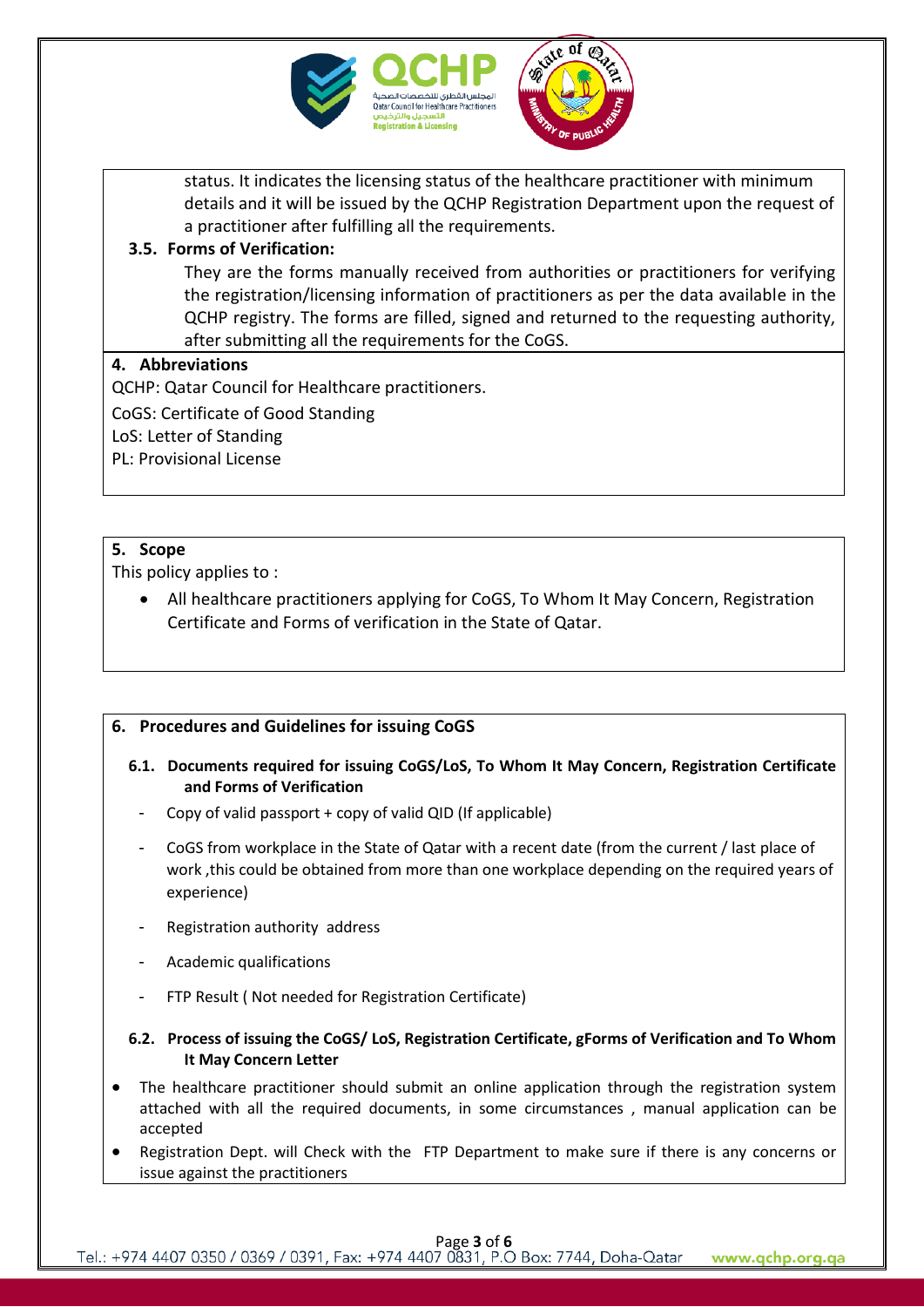



- The Registration Department will process the application
- The certificate will be sent to the CEO for signature.
- The original certificates of **CoGS/ LoS, and Forms of Verification** will be sent via post mail or via email to the registration authority and a copy can be sent to the practitioner, if requested.
- The Original certificates of "**Registration Certificate" and "To Whom It May Concern Letter" can be issued and collected by the practitioners.**
- A copy of the certificate will be filed and archived with the post receipt/ email in the practitioners file.

### **6.3. Conditions when the CoGS will not be issued**

- The practitioner is not registered/ licensed to practice in the State of Qatar.
- The practitioner is a licensed health care practitioner but has never practiced in the State of Qatar. Only a registration certificate can be issued indicating this information.
- **If the practitioner:**
- Has an **open case** under process or, Is currently subject to a review, investigation, or hearing about the conduct and /or competence
- Has a closed case with a **current disciplinary decision** /action ranging from warning letter to suspension or revoking the license( If the practitioner's disciplinary action is still active specifically, if he/she is under suspension then he/she is not eligible to get **CoGS).** A LoS will be issued.
- Has a negative status of standing from their employer, which is reported to the QCHP.
- Is blacklisted in the State Qatar.
- If the practitioner left Qatar for more than 10 years.
- In some special cases not mentioned above, each case will be reviewed separately in collaboration with the FTP Dept.

#### **6.4. Important Notes**

- The certificates will be valid for 6 months.
- **For Practitioners who had any** disciplinary action, as follows:
	- o Warning letter:
		- $\checkmark$  It shall be removed from the practitioner's records after 6 months from the warning issue date.
		- $\checkmark$  During the 6 months, only LOS will be issued without mentioning any details about this warning unless requested by the other registration authorities to provide further information with regards to the disciplinary actions.
	- o License Suspension:
		- $\checkmark$  It shall be removed from the Practitioner's records after one year from the suspension issue date (including the suspension period).
		- $\checkmark$  During the one year, only LOS will be issued without mentioning any details about this suspension unless requested by the other registration authorities to provide further information with regards to the disciplinary actions.
	- o License cancellation (withdrawal)/ referral the case to general court:
		- $\checkmark$  These disciplinary actions will not be removed from the Practitioner's records.
		- $\checkmark$  Only LOS will be issued including statement regarding these disciplinary actions.
		- $\checkmark$  The healthcare Practitioner has the right to apply for re-evaluation after 2 years from these disciplinary actions.

Page 4 of 6<br>Tel.: +974 4407 0350 / 0369 / 0391, Fax: +974 4407 0831, P.O Box: 7744, Doha-Qatar www.qchp.org.qa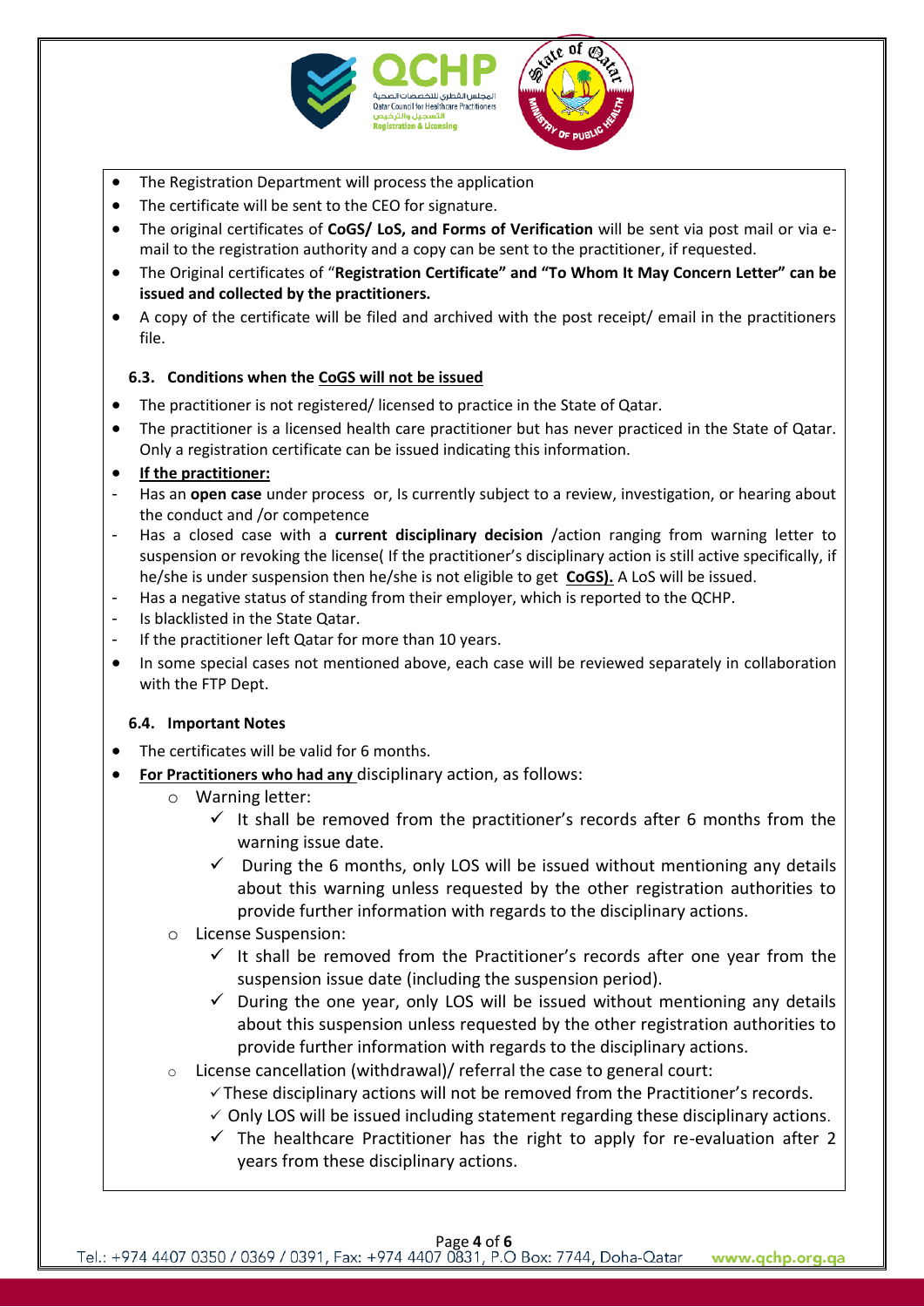



- **For practitioners without any Restrictions:** A good standing certificate can be issued covering all the period.
- Standard CoGS with additional comments and explanatory notes such as:

-Registration / licensing under grandfathering policy

- For PHCC, HMC with explanatory note that the practitioner was allowed to work legally before obtaining the license

-The practitioner Left Qatar with a valid license indicating the exact end of practice in the state of Qatar.

- In some cases where employer refuses to issue COGS to his practitioner without reasonable justification (no reports to FTP/QCHP), in such cases QCHP reserves the right and can proceed by issuing COGS to practitioner.
- Currently Practitioners working in governmental / semi-governmental institution and not licensed a "To Whom It May Concern Letter" can be issued (during the grace period only)
- In certain cases where, practitioners are requesting to collect the original certificate of good standing by hand for translation purposes or if the recipient could not be found, the original certificate shall be given to the practitioner in a sealed and stamped envelope.
- If the CoGS is still valid and the practitioner asked for another one while still working in Qatar, **the certificate cannot be issued without checking the FTP status (indicating this for priority issue).**
- If the certificate is returning back due wrong address or the authority is not receiving, the practitioner will be informed accordingly and the certificate shall be sent to a different address given by the practitioner as a hard or soft copy.
- In some special cases where practitioner left Qatar for more than 10 years, only a "To Whom It May Concern" Letter can be issued if the practitioner provides the required documents.
- In case the practitioner ask for more than one certificate in the same request for the **same authority**, only one original certificate will be sent to the authority along with a colored copy of the same certificate.
- In case the practitioner asks for more than one certificate in the same request for **different authority,** the certificate can be issued only two original certificates at a time.
- If the practitioner request to send the certificate to hospital or any entity which is not a regulatory authority, it can be approved if the request is supported by a strong justification.
- Original Registration certificate can be directly collected by the practitioner.
- Original "To Whom It May Concern letter" can be issued and collected by the practitioner in Arabic or in English according to his/her request, after fulfilling all requirements.
- In some special cases not mentioned above, each case will be reviewed on case by case bases